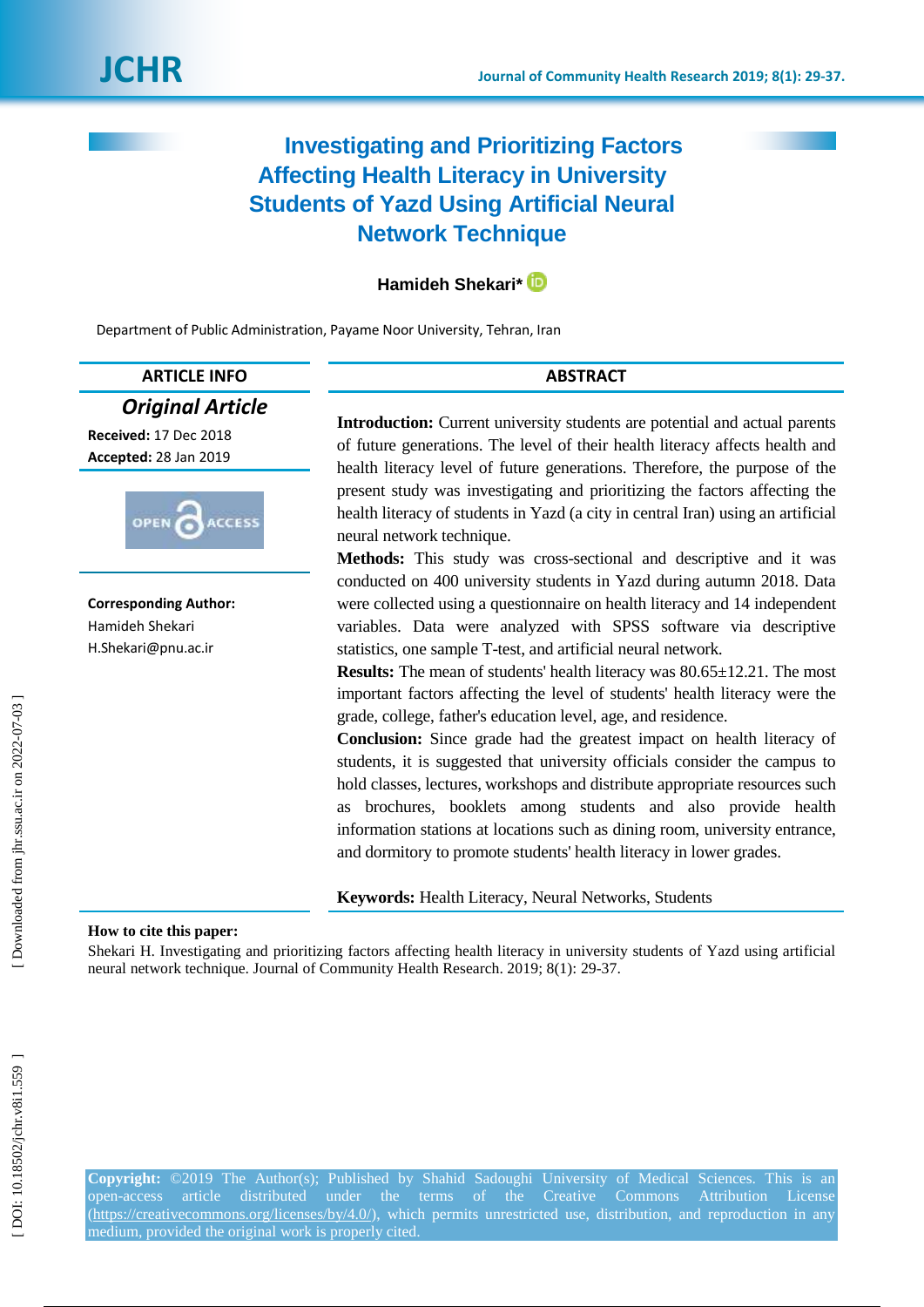# **Introduction**

Health literacy is a concept which emerged in the early 1970s and was considered as a significant issue in public health care very soon ( 1). The World Health Organization introduced health literacy as an important determinant of health ( 2). Health literacy is a concept that is related to individuals' capacities to meet the health demands in society ( 3).

Several definitions of health literacy are presented in different researches. Most health literacy definitions concentrate on functional skills (reading and numeracy) or on basic skills to obtain and process (written and oral) information about health ( 4). Accordingly, health literacy can be defined as the ability to read, understand, and act on the basis of health recommendations ( 2).

Health literacy is classified into three main categories including functional health literacy, communication health literacy , and critical health literacy . Functional health literacy includes the ability to understand health issues, medical guidelines , and brochures. Communication health literacy is the ability to extract information and meanings from communication channels. Critical health literacy is the ability to make informed health decisions in everyday life ( 5).

Some researchers have been conducted on health literacy. MohammadiFarah et al . ( 6) conducted a survey to identify factors affecting health literacy among Hamadan University of Medical Sciences students. Results showed that health literacy was correlated with age, gender, marital status , and faculty. Bodur et al . ( 1 ) investigated factors affecting health literacy in adults in Turkey and concluded that increasing awareness and understanding of health professionals regarding the health literacy level of the addressed individuals could improve health outcomes. Lorini et al. (3) analyzed the relationship between antecedents and consequences of health literacy. Some of the antecedents in this paper were Gini coefficient, unemployment rate, foreign -born population, age , and sex. Some of the consequences in this paper were the prevalence of overweight, life expectancy at birth and total health expenditure. Jansen et al . ( 4 ) concluded that higher educational attainment was

associated with higher scores on the health literacy.

People with low health literacy do not understand the written and spoken information provided by the health team and do not respond to the recommendations, so they have a poorer health status and suffer more from the costs ( 2). In people with low level s of health literacy, arbitrary and uncontrolled drug use, lack of compliance with doctor's recommendations, undesirable control of blood glucose, poor health knowledge, lack of health concerns, and inappropriate relationships with doctors are more prevalent (7). Other researches have shown that low health literacy is accompanied by a low level of understanding about health and health care conditions which arethe inability to properly carry out self-care activities, the difficulty in understanding drug and treatment, the increase in hospitalization , health care costs, and mortality, less screen for early detection of illnesses such as cancer, and the inability to receive appropriate and timely care ( 8).

Health literacy has been considered by policymakers because of its impact on people's decision -making on health, as one of the important issues for improving the health of the community and improving the quality of health care provision (9). This is especially important among university students. The main reason for focusing on this target group is the suitability of the student's age for education. University students are also good patterns for promoting a healthy lifestyle among different groups of society ( 6).

The findings of researches conducted within the country showed that health literacy among people in our society and especially among university students is not at the standard level . Inadequate health literacy is considered a global threat (9). Also , a review of past studies showed that there ha d been no study on the health literacy of university students in Yazd. Furthermore, in the researches that investigated the factors affecting health literacy so far, artificial neural network techniques had not been used. To cover this gap and with considering the negative effects of low health literacy among people and consequently health literacy importance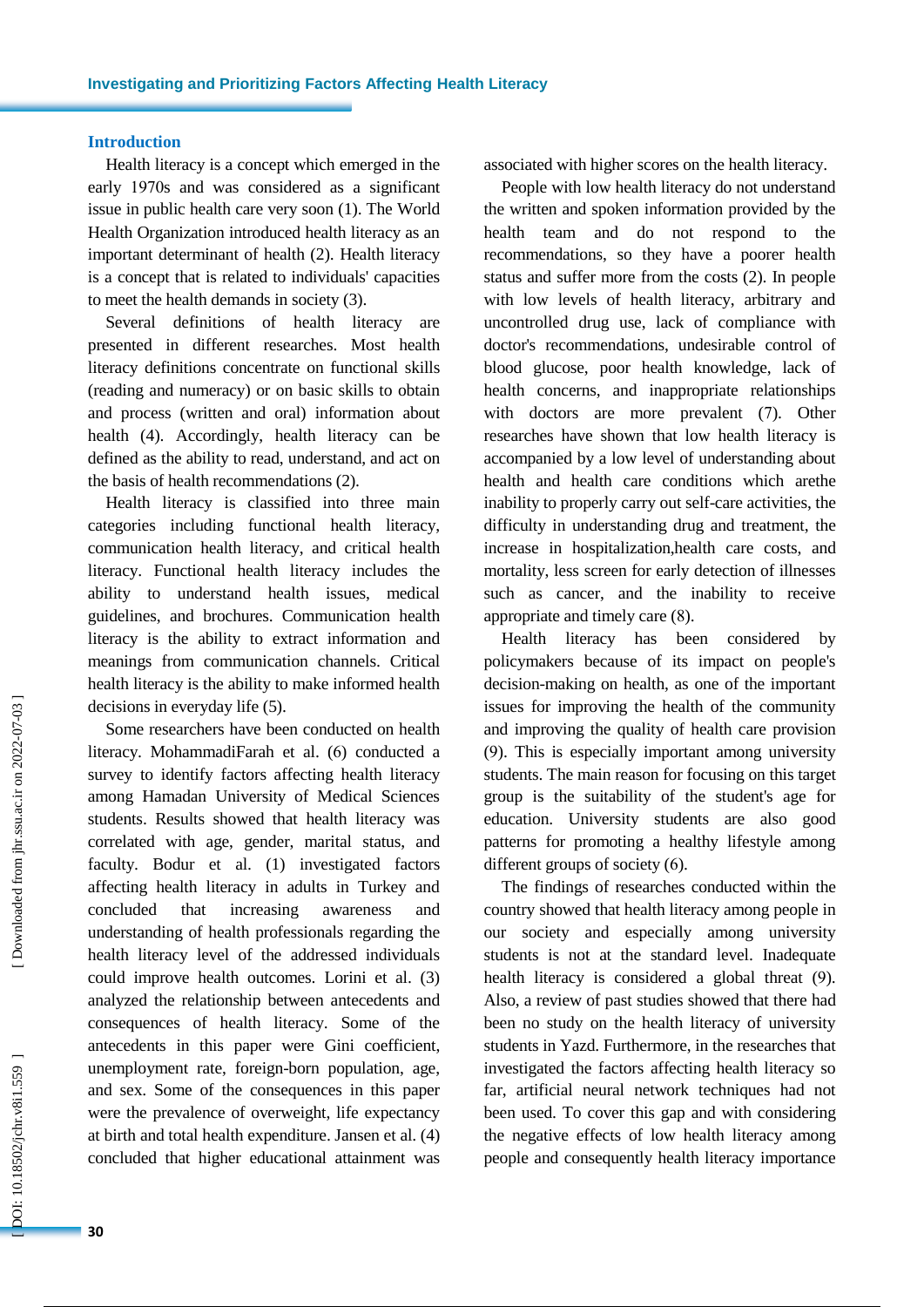in the quality of life of present and future generations , this study investigated and prioritized factors affecting health literacy among university students in Yazd.

# **Methods**

This cross -sectional descriptive study was conducted during autumn 2018. The minimum sample size was calculated 385 using Cochran formula taking into account  $p=0.5$ ,  $d=0.05$ , and z=1.96. Finally, the analysis was performed on 400 complete questionnaires. The sampling method was two -stage cluster sampling. At first, a list of all universities in Yazd was prepared. Among these universities, four universities including Shahid Sadoughi University of Medical Sciences, Yazd University, Payame Noor University , and Science and Arts University were randomly selected. Then, from each of these four cluster s, some students were selected via available sampling. The sample size chosen from these four universities was selected according to the number of students in each university . To this end, the sample size from each university was 78, 181, 54 and 87, respectively.

Data were collected by questionnaire. Data on the dependent variable, health literacy, was collected via scale developed by Montazeri et al. (10) who reported Cronbach's alpha for different dimensions between 0.72 to 0.89. Borji et al. (11) verified the reliability of the scale , too. Cronbach's alpha of scale in this study was 0.71. Validity of the scale was verified through content validity. This scale consisted of 33 items and five dimensions including re ading (4 items), access (6 items), understanding and perception (7 items), assessment (4 items) and decision making and behavior (12 items). In this questionnaire, the five -point Likert scale was used. The minimum, maximum and average of health literacy scores that could be obtained from this questionnaire were 33, 165, and 99, respectively. The research consisted of 14 independent variables extracted from the research literature — data on independent variables was obtained through a closed questionnaire from students.

In order to observe ethical considerations, the participants in the research could abandon cooperation at each stage. Furthermore, questionnaires did not ask for the participants' name. By the way, the researcher also initially described the aim of study for participants and received informed consent from them.

Data analysis included descriptive statistics, one sample T -test and sensitivity analysis by an artificial neural network using SPSS software. An artificial neural network is a data processing system that processes data through various processors that behave in an interconnected way to solve the problem. In artificial neural networks, a data structure is designed using programming knowledge that can act as a neuron. Then, by building up a network between these neurons and applying an educational algorithm to it, the network is trained and then is used for prediction (12). Artificial neural network models can detect the relationships between the data and produce an appropriate output with the least error (13). Therefore, considering the advantages of an artificial neural network technique compared to other similar methods in prediction, this technique was used in this study to prioritize the factors affecting health literacy among university students in Yazd. To this end, it was first necessary to design a neural network. Each neural network includes an input layer, an output layer , and at least a hidden layer. Input layer consists of independent research variables, in which no processing takes place. The hidden layer is a layer that extracts information from the input layer , processes and sends it to the output layer. Network training takes place at this level. The results of the calculations are sent to the output layer. Output layer consists of the final output of the network (14). There are several methods to create a neural network. The Redial Basis Function (RBF) network was used in the present study due to its great advantages. Some of the advantages of the RBF network include being faster, creating better decision areas and easier interpretation of the output layer. RBF is a three layer network. In order to achieve the research goal and prioritize the health literacy of students, this study was carried out in six stages:

1.Data Preparation: Before the RBF network was implemented, the data were first controlled and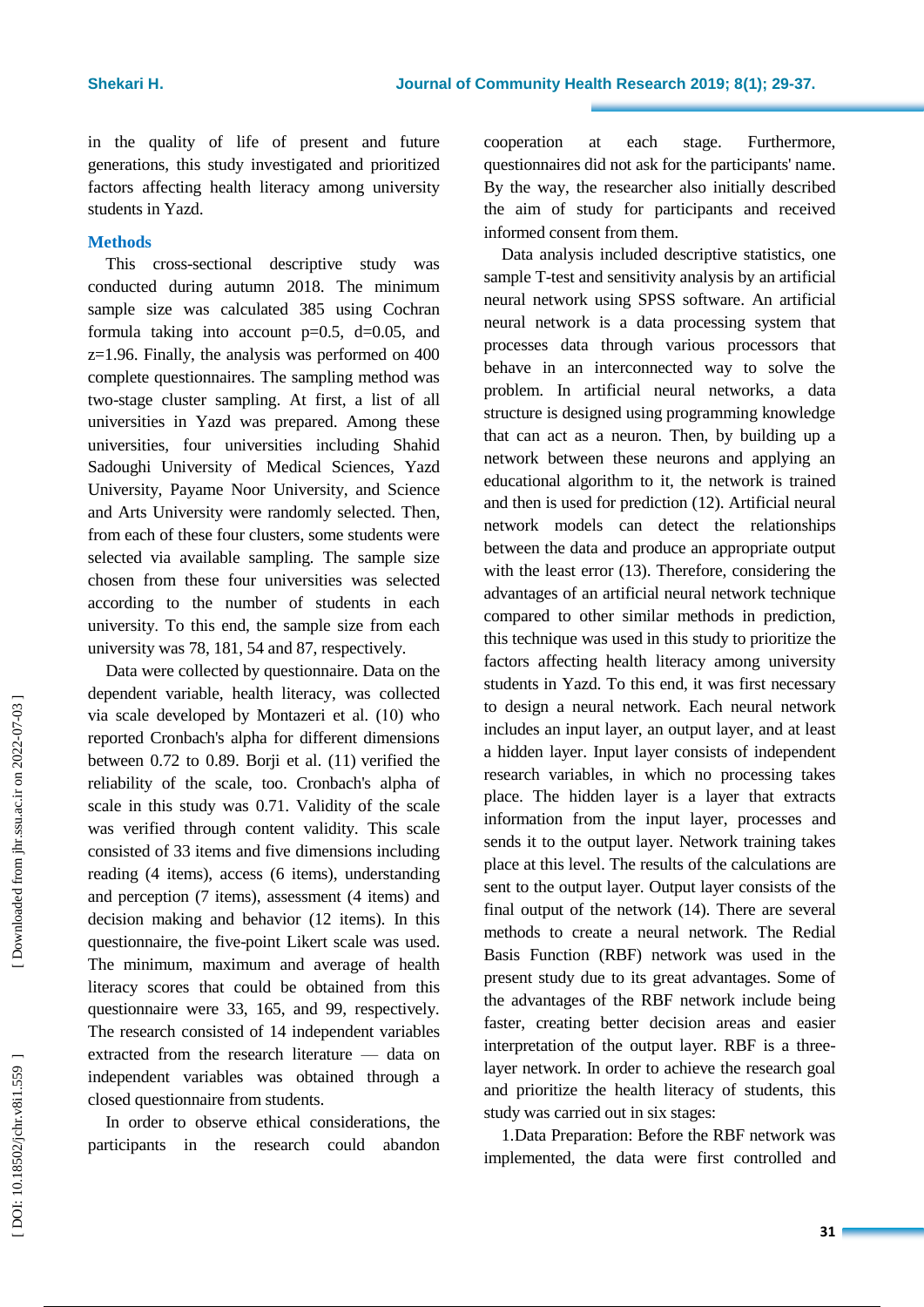refined for outliers and missing data.

2.Data Classification: Data was categorized into three groups including 263 cases (65.8% 0) in training group, 91 cases (22.8%) in the test group and 46 cases (11.5% 0) in holdout group.

3.Selecting the number of hidden layers: Automated selection structure was used for identifying the number of hidden layers and units in it .

4.Selecting a training method in the hidden layer: Batch training method and scaled conjugate gradient optimization algorithm was used due to the small sample size and intention to minimize total errors directly. This training method trains all the recorded values in the training group at the same time.

5.Setting the stopping rule: In batch training , it is necessary to update weights several times , and the database should be checked several times to reach one of the stopping rules. Errors convergence rule was used which is an ideal state in the algorithm.

6.Neural Network Implementation: In this stage, according to the settings, the RBF network was implemented.

## **Results**

The descriptive statistics of the independent variables of the study are presented in Table 1.

| <b>Variable</b>           | Category           | Frequency | Percentage |  |
|---------------------------|--------------------|-----------|------------|--|
|                           | Female             | 198       | 49.5       |  |
| Gender                    | Male               | 202       | 50.5       |  |
|                           | Under 23           | 180       | 45.0       |  |
|                           | $23 - 30$          | 144       | 36.0       |  |
| Age                       | $31-40$            | 58        | 14.5       |  |
|                           | 41 and more        | 18        | 4.5        |  |
|                           | Humanities         | 120       | 30.0       |  |
|                           | Science            | 104       | 26.0       |  |
| College                   | Engineering        | 62        | 15.5       |  |
|                           | Arts               | 31        | 7.8        |  |
|                           | Medical science    | 83        | 20.8       |  |
|                           | Single             | 182       | 45.5       |  |
| <b>Marital Status</b>     | Married            | 218       | 54.5       |  |
|                           | Employed           | 153       | 38.3       |  |
| <b>Employment Status</b>  | Unemployed         | 247       | 61.8       |  |
|                           | Associate          | 63        | 15.8       |  |
|                           | <b>Bachelor</b>    | 146       | 36.5       |  |
| Grade                     | Master             | 102       | 25.5       |  |
|                           | Doctorate/Medicine | 89        | 22.3       |  |
|                           | Low                | 79        | 19.8       |  |
| <b>Economic Status</b>    | Medium             | 272       | 68.0       |  |
|                           | High               | 49        | 12.3       |  |
|                           | Under 12           | 51        | 12.8       |  |
| <b>Father's Education</b> | 12                 | 171       | 42.8       |  |
| level (in years)          | 16                 | 139       | 34.8       |  |
|                           | 18 and more        | 39        | 9.8        |  |
|                           | Under 12           | 51        | 12.8       |  |
| Mother's Education        | 12                 | 240       | 60.0       |  |
| level (in years)          | 16                 | 90        | 22.5       |  |
|                           | 18 and more        | 19        | 4.8        |  |
| Residence                 | Urban              | 118       | 29.5       |  |
|                           | Rural              | 282       | 70.5       |  |

**Table 1 .** Distribution of participants according to independent variables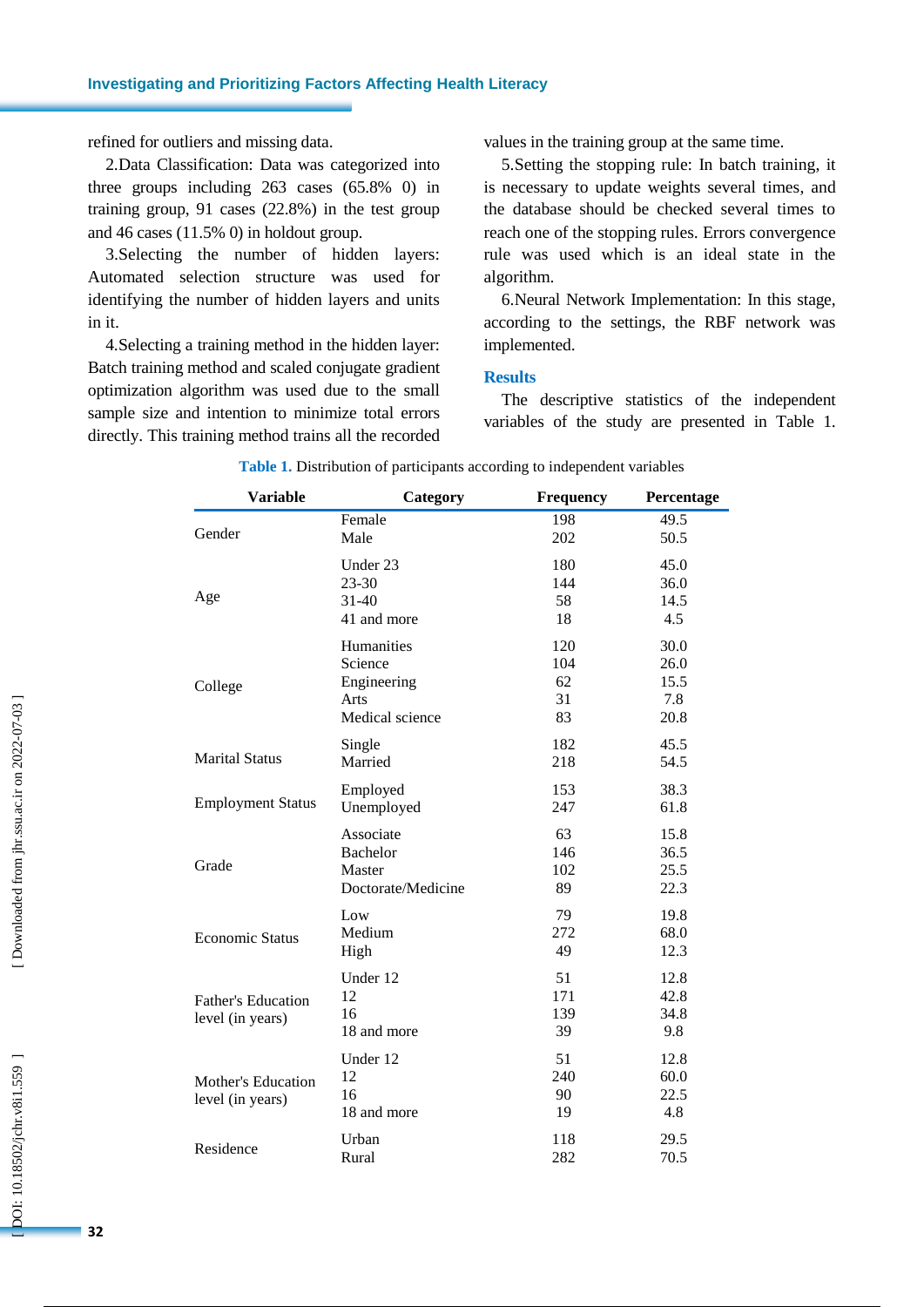| Experience of                          | Yes                   | 166                    | 41.5                        |
|----------------------------------------|-----------------------|------------------------|-----------------------------|
| hospitalization                        | No                    | 234                    | 58.5                        |
| Source of information                  | Health staff          | 36                     | 9.0                         |
|                                        | Internet              | 172                    | 43.0                        |
|                                        | Radio and TV          | 107                    | 26.8                        |
|                                        | Press media           | 44                     | 11.0                        |
|                                        | Friends and relatives | 41                     | 10.3                        |
| Number of educated<br>people in Family | $\Omega$<br>2<br>>3   | 201<br>136<br>53<br>10 | 50.2<br>34.0<br>13.3<br>2.5 |
| Health problem                         | Yes                   | 24                     | 6.0                         |
|                                        | No                    | 376                    | 94.0                        |

The descriptive statistics of health literacy are presented in this section . The mean of students' health literacy was 80.65±12.21. Skewness and Kurtosis coefficients were 0.259 and -0.099, respectively. Skewness and Kurtosis Standard Error were 0.122 and 0.243 , respectively.

The results of one sample T-test showed that the p -value of the test is 0.000 and the upper and lower

limit of confidence interval were -17.1506 and - 19.5531 , respectively. Since the p -value is less than 0.05 and the limit s of confidence interval are negative, it can be concluded that the health literacy level of students is less than average.

The artificial neural network was used to prioritize factors affecting health literacy. The summary of RBF network information is shown in Table 2 .

| Input Layer  | Factors<br>1<br>2<br>3<br>4<br>5<br>6<br>7<br>8<br>9<br>10<br>11<br>12<br>13<br>14<br>Number of Units          |  | Gender<br>Age<br>College<br>Marital status<br>Employment status<br>Grade<br>Economic status<br>Father's education level<br>Mother's education level<br>Residence<br>Experience of hospitalization<br>Source of information<br>Number of educated people in the family<br>Health problem |  |
|--------------|----------------------------------------------------------------------------------------------------------------|--|-----------------------------------------------------------------------------------------------------------------------------------------------------------------------------------------------------------------------------------------------------------------------------------------|--|
| Hidden Layer | Number of Units<br><b>Activation Function</b><br><b>Dependent Variables</b>                                    |  | 51<br>7<br>Softmax<br><b>Health Literacy</b>                                                                                                                                                                                                                                            |  |
| Output Layer | Number of Units<br>Rescaling Method of Scale Dependents<br><b>Activation Function</b><br><b>Error Function</b> |  | 1<br>Standardized<br>Identity<br>Sum of Squares                                                                                                                                                                                                                                         |  |

**Table 2 .** RBF Network Information

The importance of independent variables in predicting the health literacy of students can be seen in Figure 1 and Table 3 .

It should be mentioned that in both Figure 1 and Table 3, the variables are sorted from most to the least effect.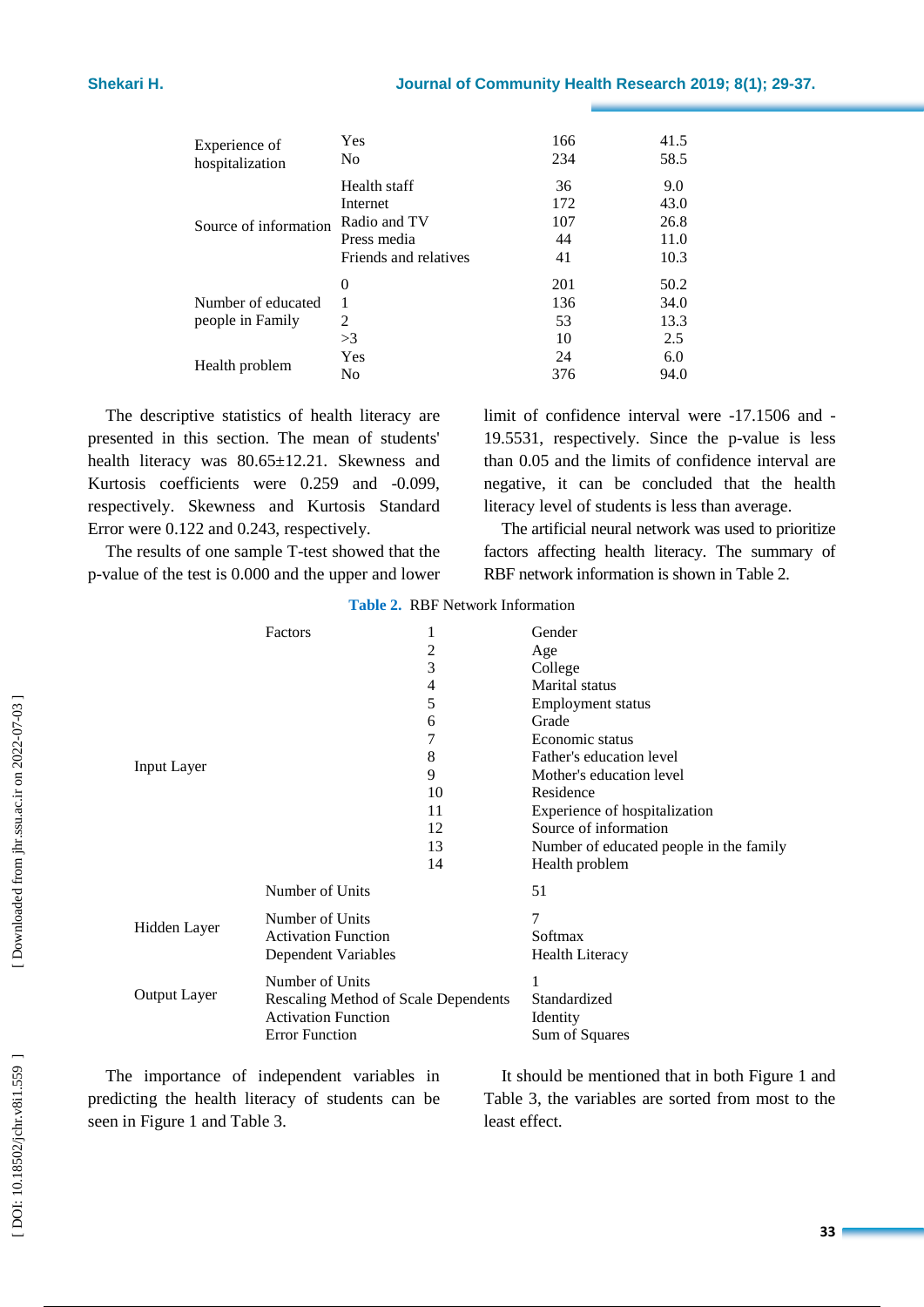#### **Investigating and Prioritizing Factors Affecting Health Literacy**



**Figure 1.** Importance of Independent Variable

|  |  | Table 3. Independent Variable Importance |  |  |
|--|--|------------------------------------------|--|--|
|--|--|------------------------------------------|--|--|

| Rank | Variable                         | <b>Importance</b> | <b>Normalized</b><br>Importance | Rank            | <b>Variable</b>          | Importance | <b>Normalized</b><br>Importance |
|------|----------------------------------|-------------------|---------------------------------|-----------------|--------------------------|------------|---------------------------------|
|      | Grade                            | 0.192             | 100.00%                         |                 | Mother's Education level | 0.049      | 25.40%                          |
|      | College                          | 0.145             | 75.60%                          | 9               | Health problem           | 0.047      | 24.30%                          |
|      | Father's Education level         | 0.082             | 42.50%                          | 10.             | Source of information    | 0.046      | 23.80%                          |
|      | Age                              | 0.074             | 38.40%                          |                 | Economic Status          | 0.045      | 23.50%                          |
|      | Residence                        | 0.073             | 38.00%                          | 12 <sub>1</sub> | Gender                   | 0.044      | 23.00%                          |
|      | Experience of hospitalization    | 0.058             | 30.30%                          | 13.             | <b>Marital Status</b>    | 0.045      | 23.40%                          |
|      | No. of educated people in Family | 0.058             | 30.30%                          | 14              | <b>Employment Status</b> | 0.041      | 21.20%                          |

As shown in Table 3 and Figure 1, the variables of grade, college and father's Education level had the most effect on health literacy of students, and the variables of gender, marital status , and employment status had the least effect on the level of students' health literacy

#### **Discussion**

Health literacy is one of the important issues in public health , and its key role in determining the health level and health system has become increasingly important (15). Due to health literacy's importance in society, this study investigated the health literacy level and prioritized the factors affecting it among Yazd city students .

The results showed the level of students' health literacy is low. This finding is inconsistent with the findings of MohammadiFarah et al . ( 6). These researchers determined the level of health literacy among Hamadan University of Medical Sciences

students and concluded that health literacy is sufficient and at an average level among them. Also, the finding of the present study is inconsistent with the findings of Panahi et al . (16). These researchers assessed health literacy level among dormitory students at Shahid Beheshti University of Medical Sciences and concluded that health literacy is at an average level among them. The finding of the present study is consistent with the findings of Mahmoudi and Taheri (17) who reported insufficient health literacy among students of Ferdowsi University of Mashhad. It seems that one of the reasons for low health literacy among students is that the university is not active in providing related information to students. Universities, with the help of health care centers can provide a variety of appropriate resources such as brochures, booklets, magazines, posters and distribute them among students. Moreover,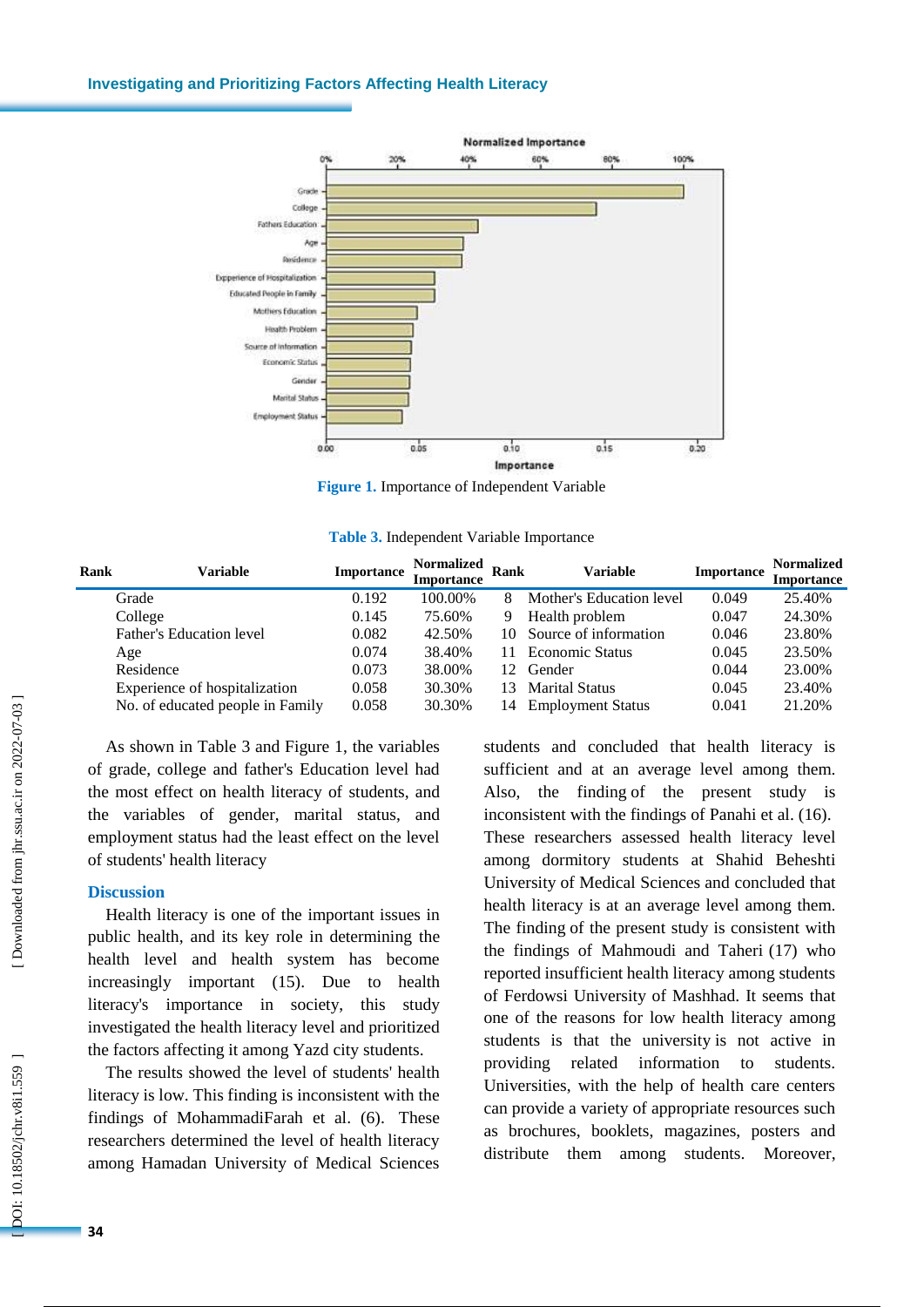providing health information stations at locations such as dining room, university entrance, dormitory , etc. seems appropriate. The health literacy level among the students in the present study can be compared with the level of health literacy among people in Yazd. The finding of the present study is consistent with the findings of Rezaee Esfahrood et al . (18 ) who reported that health literacy in 59.3 percent of diabetic patients of Yazd diabetes research center was insufficient.

Sensitivity analysis of independent variables on the RBF network showed that grade had the greatest impact on student health literacy. This finding is consistent with the findings of Rong et al . ( 1 9 ) who stated that grade has a significant impact on health literacy. This finding shows that as long as students' engagement with the university increases, their health literacy increases as well. Therefore, it is recommended that authorities and university officials use this point and use the campus to hold classes, lectures, workshops , etc. to promote students' health literacy in lower grades .

Sensitivity analysis of independent variables also showed that students' college was the second variable that had the great impact on student health literacy. This finding is consistent with the findings of MohammadiFarah et al . ( 6) who reported that college has a significant impact on health literacy. This finding is also consistent with the findings of Ziapoor and Kianpoor ( 2 0 ) among students of Kermanshah University of Medical Sciences in 2016. They concluded that the average score of health literacy has a significant difference among educational groups, that is, health literacy status is different among students of different colleges. Azimi et al . ( 2 1 ) reported that the level of health literacy among medical students is higher than non -medical students. According to this finding, it is recommended t o pay greater attention to non medical students and focus on conducting health literacy training courses for these students.

Sensitivity analysis of independent variables also showed that father's Education level was the third variable that had a great impact on student health literacy. This finding is consistent with the

findings of Rong et al. (19). In their study, regression analysis showed that years in college, the system of education, and father's education level influences the level of health literacy of students of the military college. Students of military college whose father's educational level was high school or university had a higher level of health literacy. Parents' educational level affects children's health knowledge and behavior. Also, Cheng et al . (22 ) reported that a high level of health literacy in parents could improve the level

of health literacy among their children. Variables including gender, marital status , and employment status had the least effect on the level of students' health literacy . The reason for this little effect seems to be disappearing social, cultural, ethnic, and economic differences that cause differences in awareness on various issues such as health literacy in women and men, unemployed and employed groups, or the single and married groups. This fading out is due to the emergence of phenomena such as the Internet and social networks that balance between groups.

#### **Conclusion**

Results showed that health literacy among students is less than average and the variables such as grade, college and father's Education level had the most effect on the students' health literacy . Due to the widespread use of social networks, it is recommended to use this opportunity effectively and to improve the level of health literacy and related behaviors. It is proposed to design health related interventions, provide programs and information related to illness and health through the Internet and social networks. It is recommended that the universities provide health information stations in appropriate places such as dining room, university entrance , and dormitory for the students.

One of the limitation s of this research was that the study was conducted in a group of undergraduate students and the findings cannot be generalized to all students. Also, the available sampling method makes it difficult to generalize the findings of the research. Another limitation of this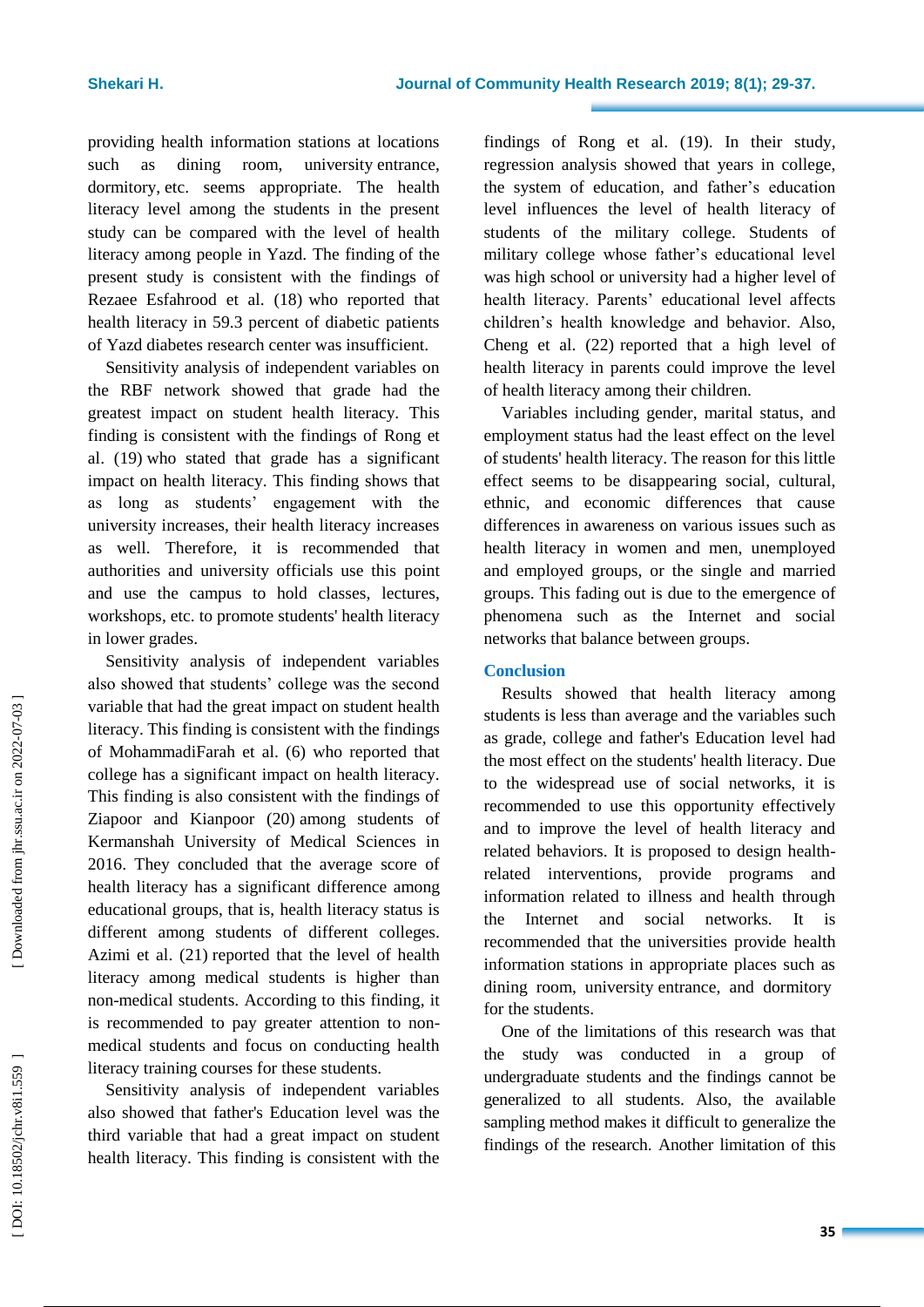study was the self-report methodology in completing the questionnaire, because the results may not be sufficient in determining the behaviors of the respondent.

For future studies on health literacy, it is suggested that other independent variables affecting health literacy which were not studied in this study be investigated. Determining the importance of independent variables on health literacy in this research has been done by an artificial neural network technique. It is suggested that this determination should be carried out through other prediction techniques such as

random forest, genetic algorithm, etc., and the results of these techniques should be compared.

# **Acknowledgments**

The researcher expresses her gratitude to all students who patiently answered the items on the questionnaires.

It should be mentioned that in this study, all of the ethical considerations are in accordance with the Helsinki Treaty.

#### **Conflict of Interest**

There are no conflicts of interest to declare .

#### **References**

- 1.Bodur AS, Filiz E, Kalkan I. Factors affecting health literacy in adults: a community based study in Konya, Turkey. International Journal of Caring Sciences . 2017; 10(1): 100 -109.
- 2.Pashaeypoor S, Salemi N, Ansari M. The relationship between health literacy and the use of social networking in administrative staff of Tehran university of medical sciences. Iranian Journal of Nursing Research. 2018; 13(2): 66-72. [Persian]
- 3.Lorini C, Ierardi F, Bachini L, et al. The antecedents and consequences of health literacy in an ecological perspective: results from an experimental analysis. International Journal of Environmental Research and Public Health . 2018; 15( 4): 798 -812 .
- 4[.Jansen](https://www.ncbi.nlm.nih.gov/pubmed/?term=Jansen%20T%5BAuthor%5D&cauthor=true&cauthor_uid=29855365) T, [Rademakers](https://www.ncbi.nlm.nih.gov/pubmed/?term=Rademakers%20J%5BAuthor%5D&cauthor=true&cauthor_uid=29855365) J, [Waverijn](https://www.ncbi.nlm.nih.gov/pubmed/?term=Waverijn%20G%5BAuthor%5D&cauthor=true&cauthor_uid=29855365) G, et al. The role of health literacy in explaining the association between educational attainment and the use of out -of-hours primary care services in chronically ill people: a survey study. [BMC Health Services Rese](https://www.ncbi.nlm.nih.gov/pmc/articles/PMC5984471/)arch . 2018; 18( 1): 394.
- 5.Farghadani Z, Taheri -Kharameh Z, Amiri -Mehra A, et al. The relationship between health literacy and self -care behaviors among patients with heart failure. Journal of School of Nursing and Midwifery of Tehran Medical Sciences University (Hayat) . 2018; 24(2): 186 -196. [Persian]
- 6.Mohammadi Farah S, Saati Asr MH, Kaviyani Manesh A, et al. Health literacy level and its related factors among college students of Hamadan university of medical sciences, Hamadan, Iran. Journal of Education and Community Health. 2017; 4(2): 11-17. [Persian]
- 7.Saatchi M, Panahi MH, AshrafMozafari A, et al. Health literacy and its associated factors: A population -based study, Hormoz Island. Iranian Journal of Epidemiology . 2017; 13 (2): 136 -144. [Persian]
- 8.Reisi M, Javadzade SH, Heydarabadi AB, et al. The relationship between functional health literacy and health promoting behaviors among older adults. Journal of Education and Health Promotion . 2014; 3: 119.
- 9.Tavousi M, HaeriMehrizi A, Rafiefar S, et al. Health literacy in Iran: findings from a national study. Payesh . 2016; 15(1): 95 -102. [Persian ]
- 10. Montazeri A, Tavousi M, Rakhshani M, et al. Health literacy for Iranian adults (HELIA): develoment and psychometric properties. Payesh . 2014; 13(5): 589 -599. [Persian]
- 11. Borji M, Tarjoman A, Otaghi M, et al. Health literacy level and its related factors among the elderlies in Ilam in 2015. Iran Journal of Nursing. 2017; 30(108): 33 -43. [Persian]
- 12. Salehi M, Farrokhi PileRood L. Predicting earnings management using artificial neural network and decision tree. Auditing and Financial Accounting Researches . 2018; 10(37): 1 -24. [Persian]
- 13. Biglarian A, Bakhshi E, Rahgozar M, et al. Comparison of artificial neural network and logistic regression in predicting of binary response for medical data: the stage of disease in gastric cancer. Journal of North Khorasan University of Medical Sciences. 2011; 3: 15-21. [Persian]
- 14. Anderson R. The credit scoring toolkit: theory and practice for retail credit risk, management and decision. 1st ed.